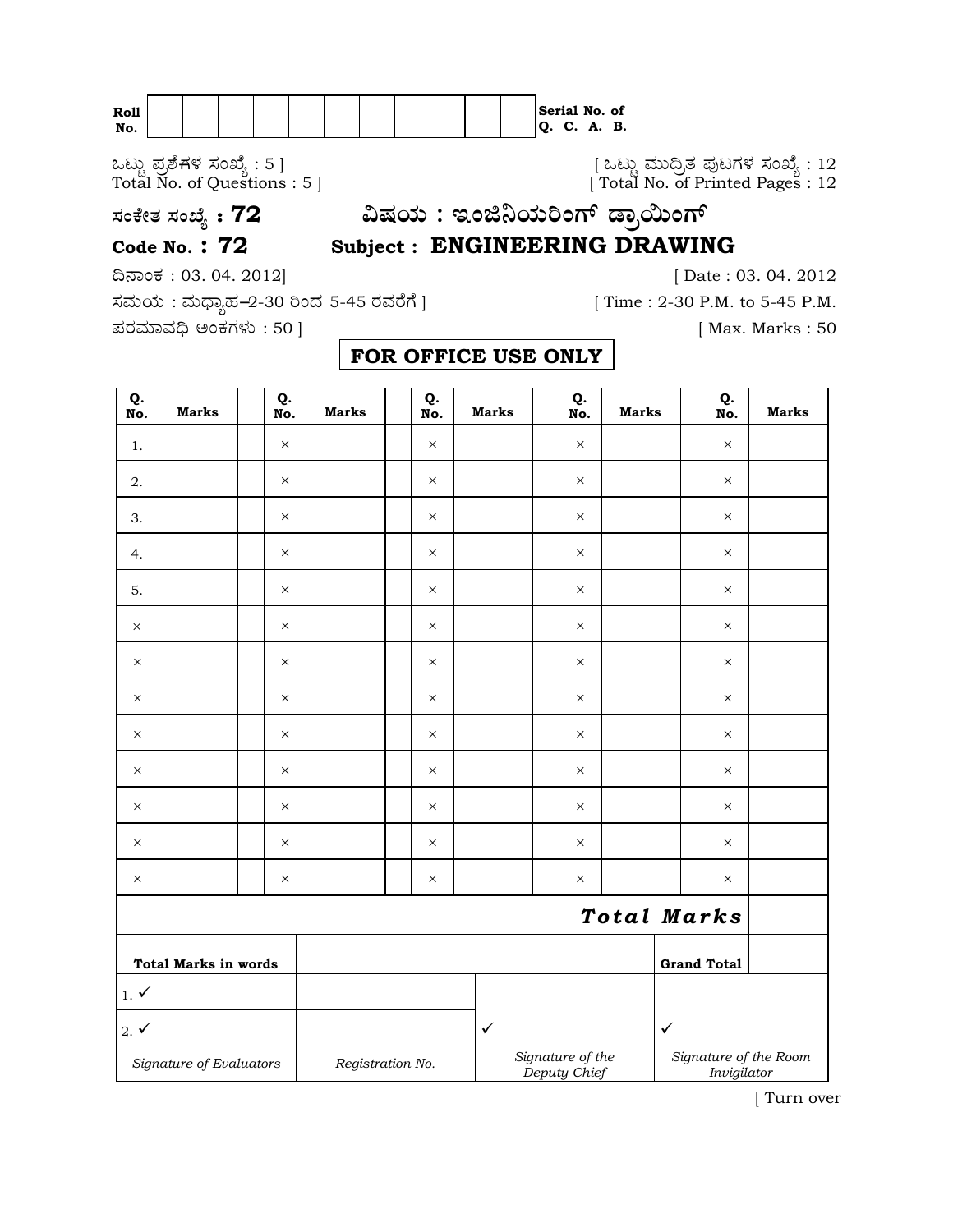*General Instructions* :

- i) The Question-cum-Answer Booklet consists of objective and subjective types of questions having 5 questions.
- ii) Space has been provided against each objective type question. You have to choose the correct choice and write the complete answer in the space provided.
- iii) For subjective type questions enough space for each question has been provided. You have to answer the questions in the space.
- iv) Follow the instructions given against both the objective and subjective types of questions.
- v) Candidate should not write the answer with pencil. Answers written in pencil will not be evaluated. ( Except Graphs, Diagrams & Maps )
- vi) In case of Multiple Choice, Fill in the blanks and Matching questions, scratching / rewriting / marking is not permitted, thereby rendering to disqualification for evaluation.
- vii) For reading the questions 15 minutes of extra time has been provided.

- *Instructions :* i) Answer *all* the questions.
	- ii) Retain the constructional details.
	- iii) All dimensions are in mm.
	- iv) Use first angle projection only.
	- v) Missing dimensions may be assumed.
	- vi) All drawings should be drawn in drawing sheet only.
- 1. a) Fill in the blanks with the correct figure/word(s) by selecting from the choices given in the brackets :  $5 \times 1 = 5$

i) The shorter axis of an ellipse is called ..................... axis.

( *minor, major, irregular* )

 *Ans :*

ii) Interior or hidden edges and surfaces are shown by ..................... lines.

( *thick, thin, dotted* )

 *Ans :*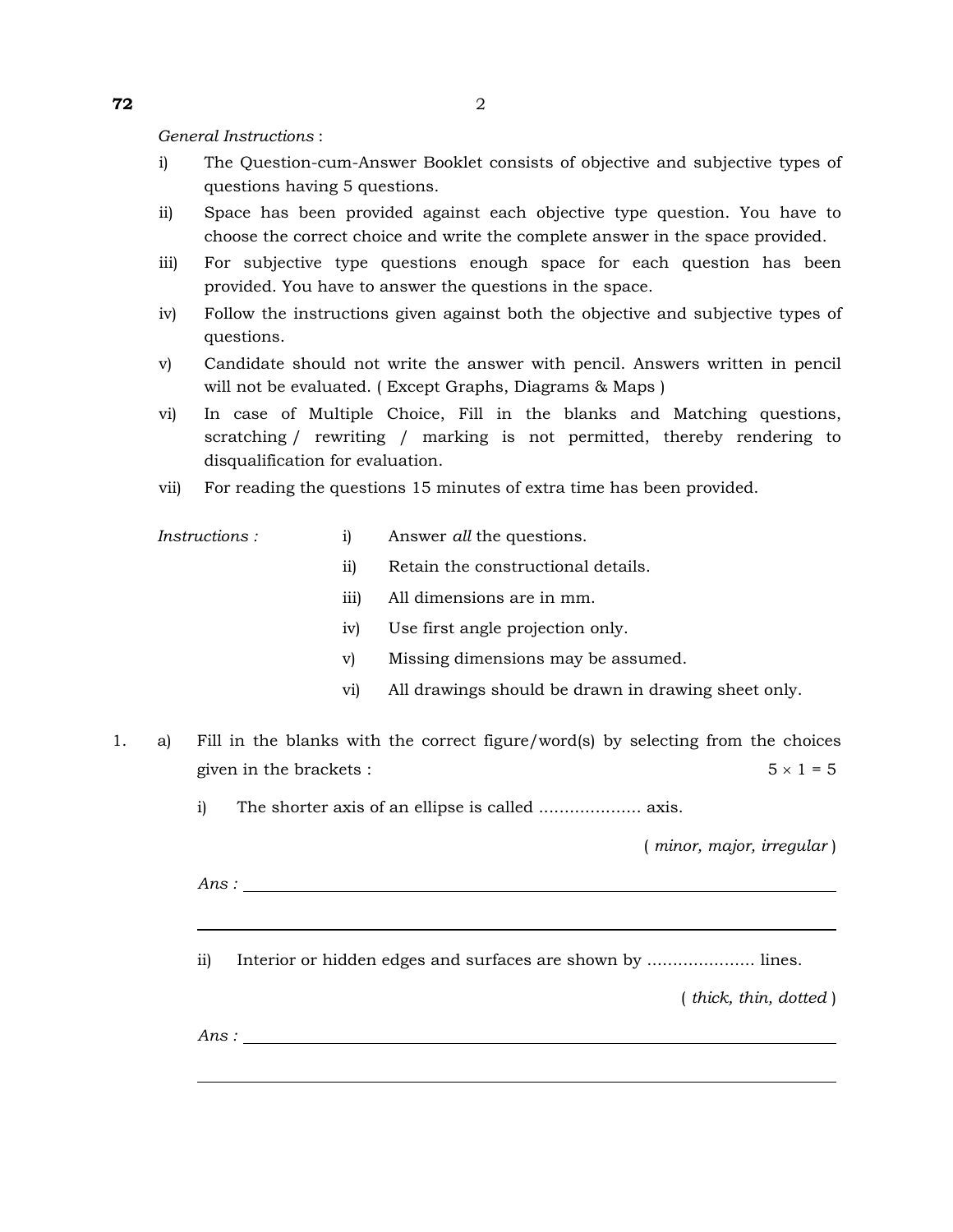iii) Diagonal scale is constructed to measure ....................... of dimensions.

|                 |                                |              |                                                                                                                     | (one unit, three units, two units)                                         |
|-----------------|--------------------------------|--------------|---------------------------------------------------------------------------------------------------------------------|----------------------------------------------------------------------------|
|                 | Ans:                           |              |                                                                                                                     |                                                                            |
|                 |                                |              |                                                                                                                     |                                                                            |
|                 |                                |              |                                                                                                                     | (Crest, Root, Flash)                                                       |
|                 | Ans:                           |              |                                                                                                                     |                                                                            |
| $\mathbf{v})$   |                                |              |                                                                                                                     | When a cone is cut by a plane parallel to one of the end generators of the |
|                 | cone the conic section will be |              |                                                                                                                     |                                                                            |
|                 |                                |              |                                                                                                                     | (hyperbola, parabola, circle)                                              |
|                 | Ans:                           |              |                                                                                                                     |                                                                            |
|                 |                                |              |                                                                                                                     |                                                                            |
|                 |                                |              |                                                                                                                     |                                                                            |
| b)              | Match the following:           |              |                                                                                                                     | $5 \times 1 = 5$                                                           |
|                 | <b>Group A</b>                 |              | <b>Group B</b>                                                                                                      |                                                                            |
| i)              | Temporary fastening            | a)           | gear tooth profile                                                                                                  |                                                                            |
| $\overline{ii}$ | Permanent fastening            | $\mathbf{b}$ | thick lines                                                                                                         |                                                                            |
| iii)            | Involute                       | $\mathbf{c}$ | cotter joints                                                                                                       |                                                                            |
| iv)             | Square thread                  | d)           | thin lines                                                                                                          |                                                                            |
| $\mathbf{v})$   | Boundary lines                 | $\epsilon$ ) | riveted joints                                                                                                      |                                                                            |
|                 |                                |              | f) general transmission of power.                                                                                   |                                                                            |
| Ans:            |                                |              |                                                                                                                     |                                                                            |
| i)              |                                |              |                                                                                                                     |                                                                            |
| ii)             |                                |              |                                                                                                                     |                                                                            |
| iii)            |                                |              | <u> 1989 - Johann Harry Barn, mars ar breithinn ar breithinn ar breithinn ar breithinn ar breithinn ar breithin</u> |                                                                            |
| iv)             |                                |              |                                                                                                                     |                                                                            |

3 **72**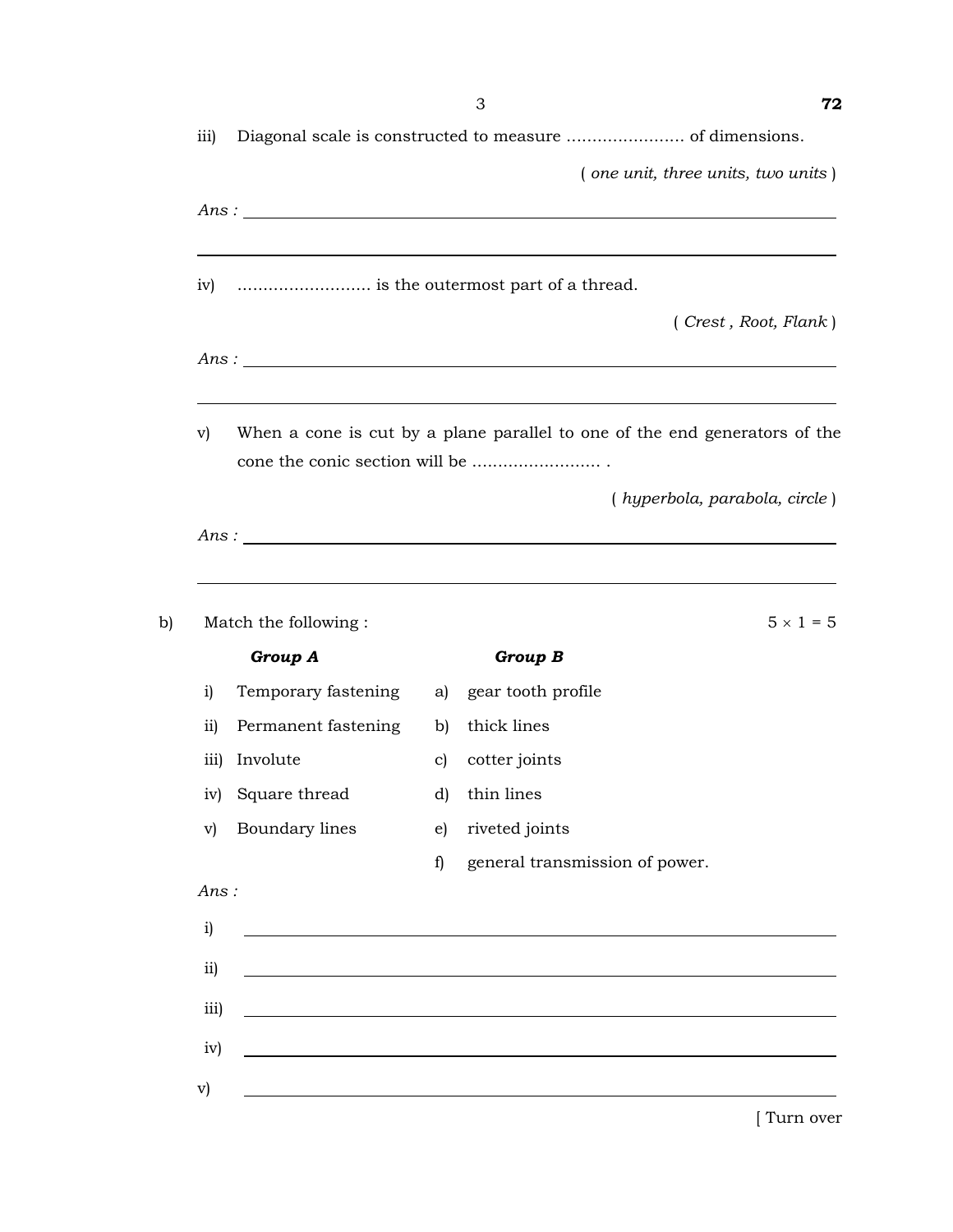2. Print the given word in single stroke vertical capital letters of height 18 mm with a) ratio  $6:5$ .  $\overline{5}$ 

## 'HYPOCYCLOID'

## $\bf 72$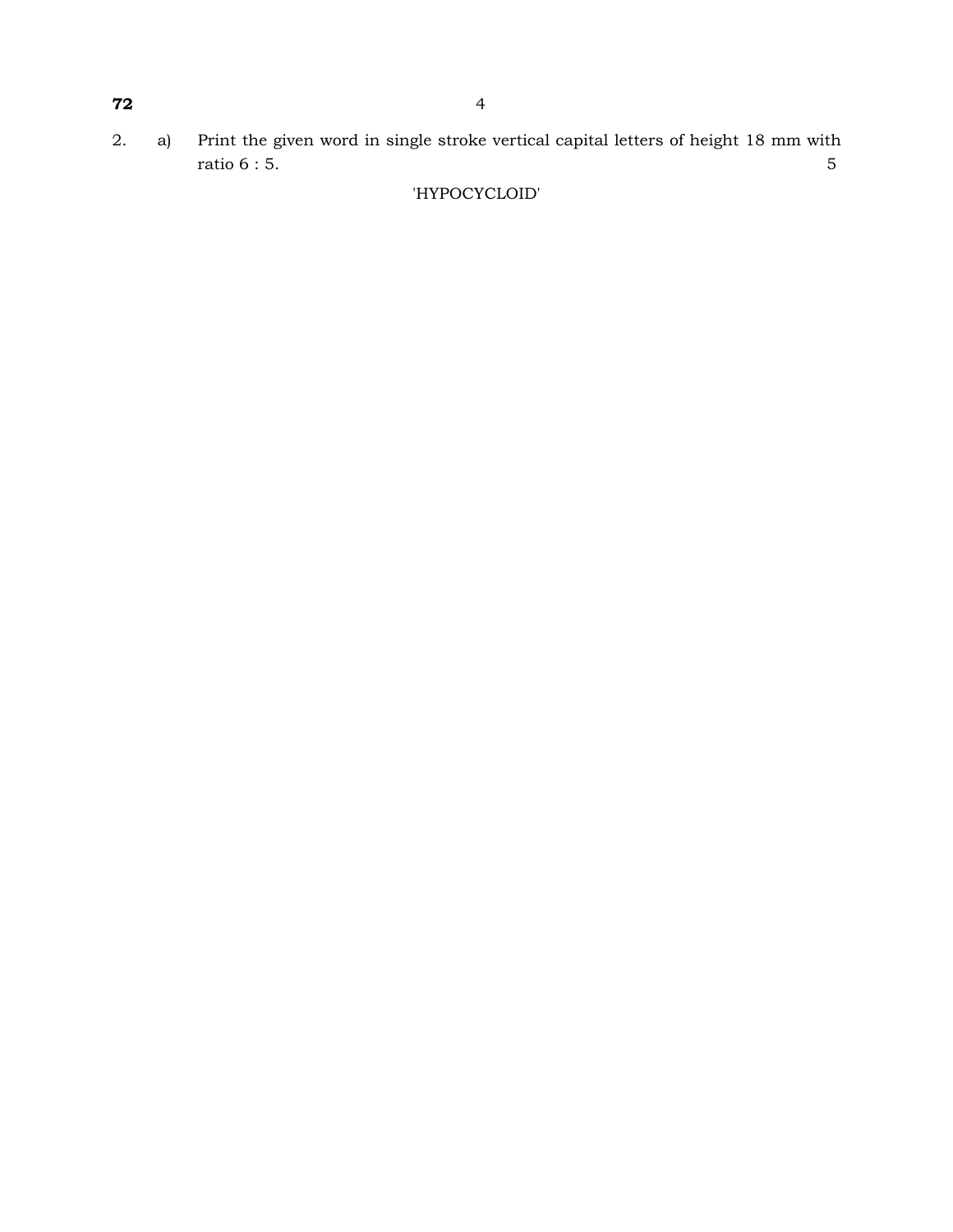b) The R.F. of a scale is 1/50. Construct a scale to measure metre and decimetre. Mark a distance of 4<sup>·6</sup> m.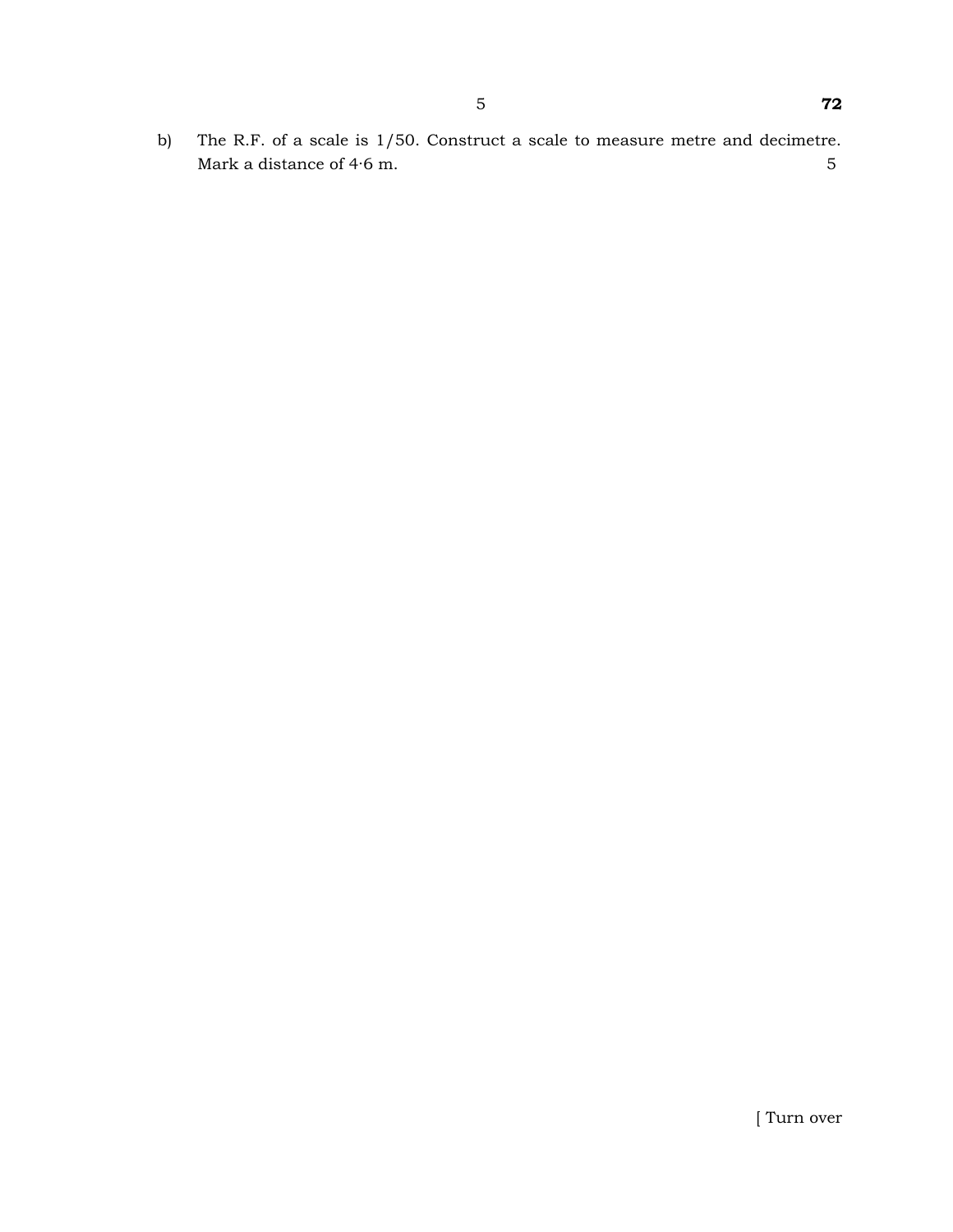$\bf 72$ 

3. Plot an ellipse having major axis 130 mm and the focal points 100 mm apart a) (Intersecting arc method).  $\sqrt{5}$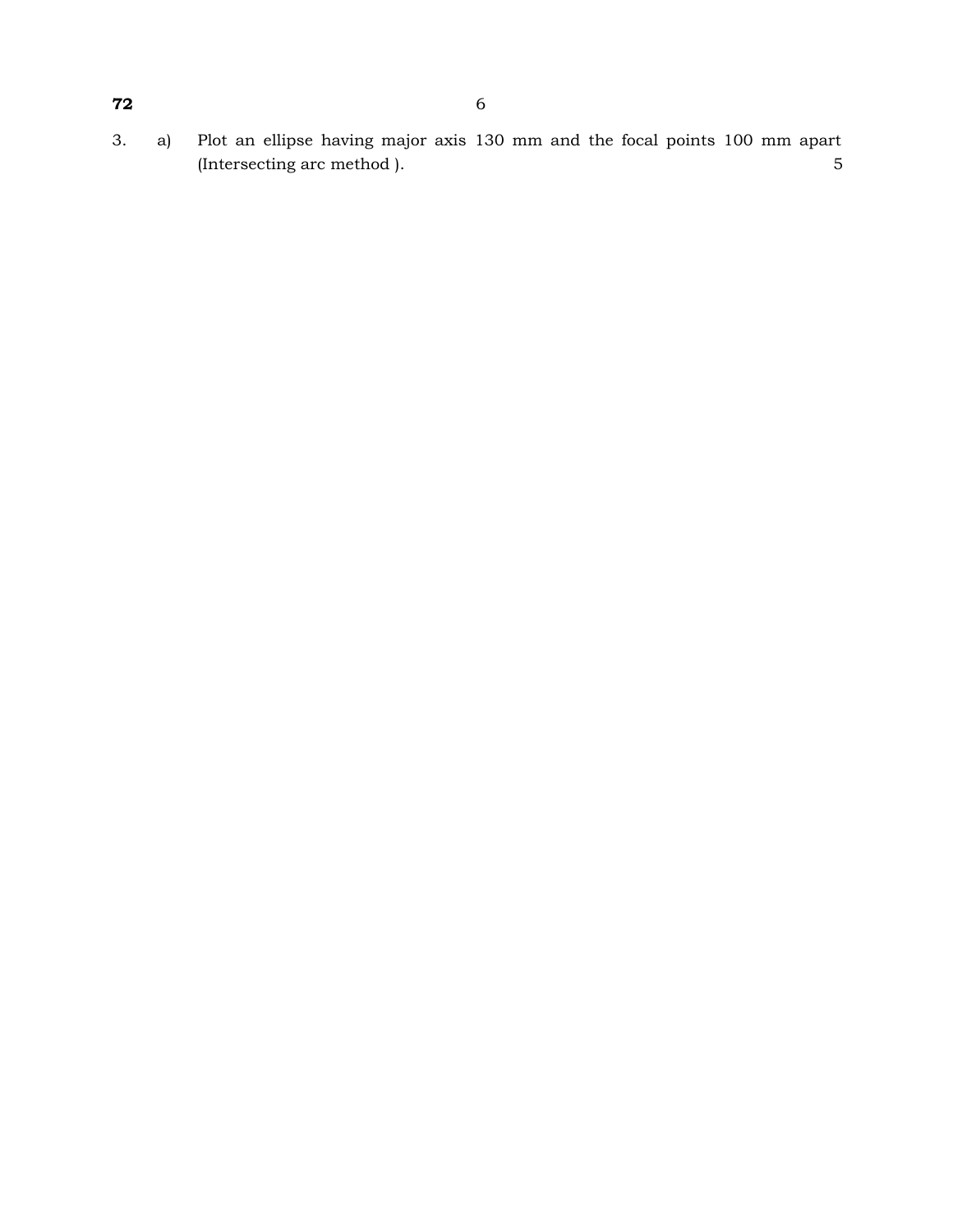b) Inscribe six equal circles, each touching one side and two other circles in a regular hexagon of 50 mm side. 5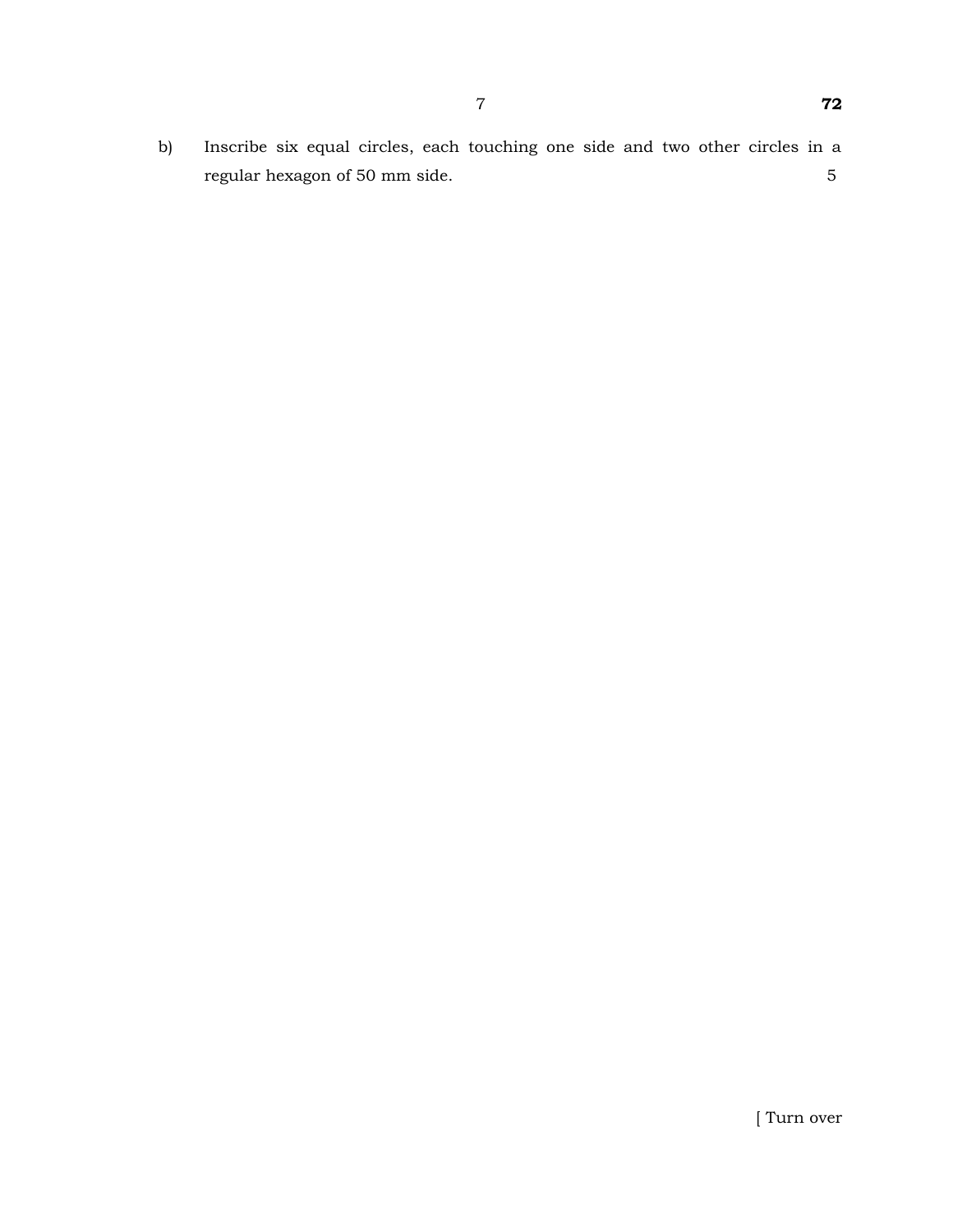4. Draw three views of a hexagonal nut for a 24 mm diameter bolt according to approximately standard dimensions. 10

### OR

 The pictorial view of an object is shown in figure No. 1. Draw the following orthographic views and mark the dimensions :  $10$ 

- (i) Front view Looking in the direction of arrow 'X'
- (ii) Top view  $-$  Looking in the direction of arrow  $Y'$

(iii) Side view — Looking in the direction of arrow 'Z'.



**Figure No. 1** 

#### **72** 8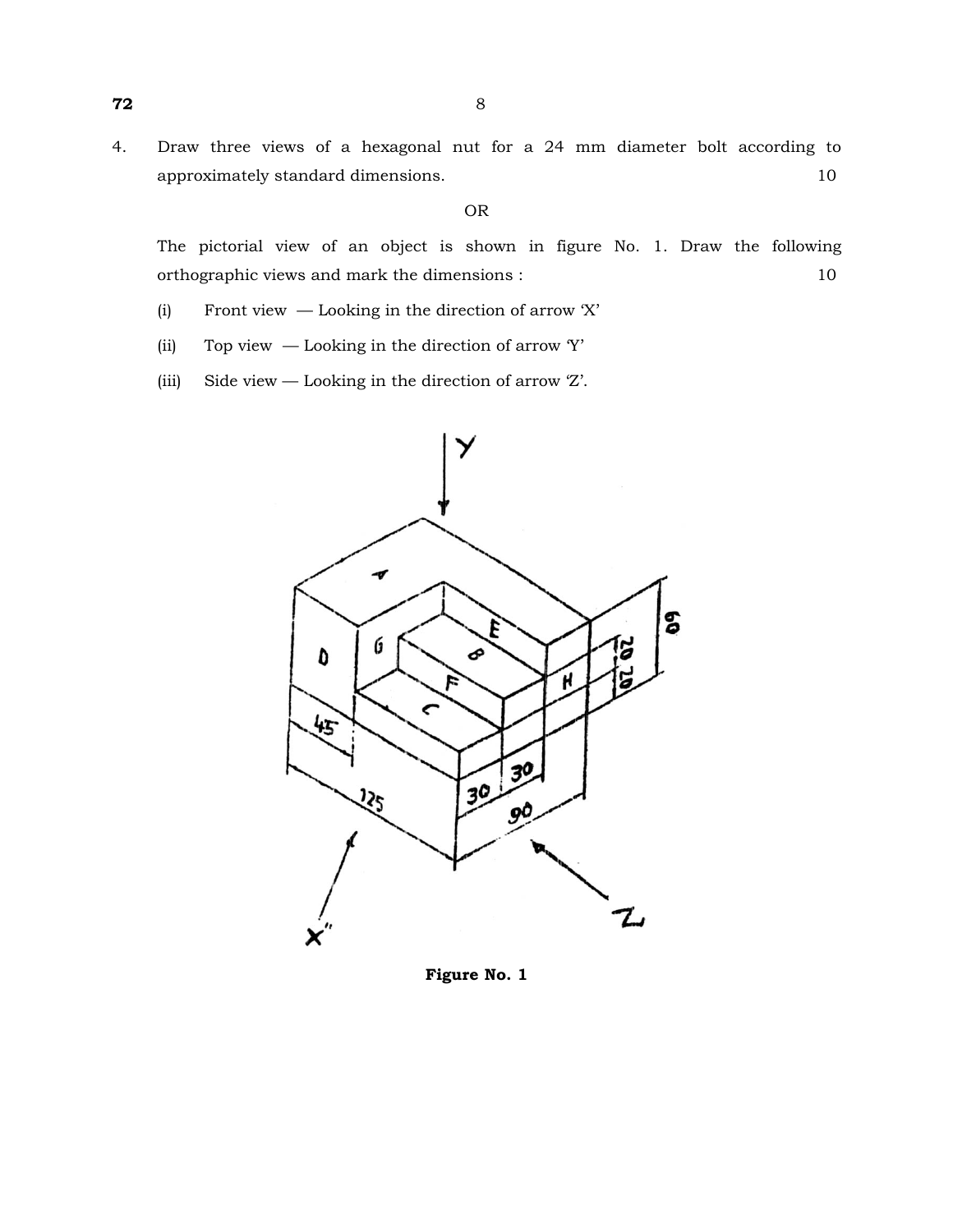72

 $\overline{9}$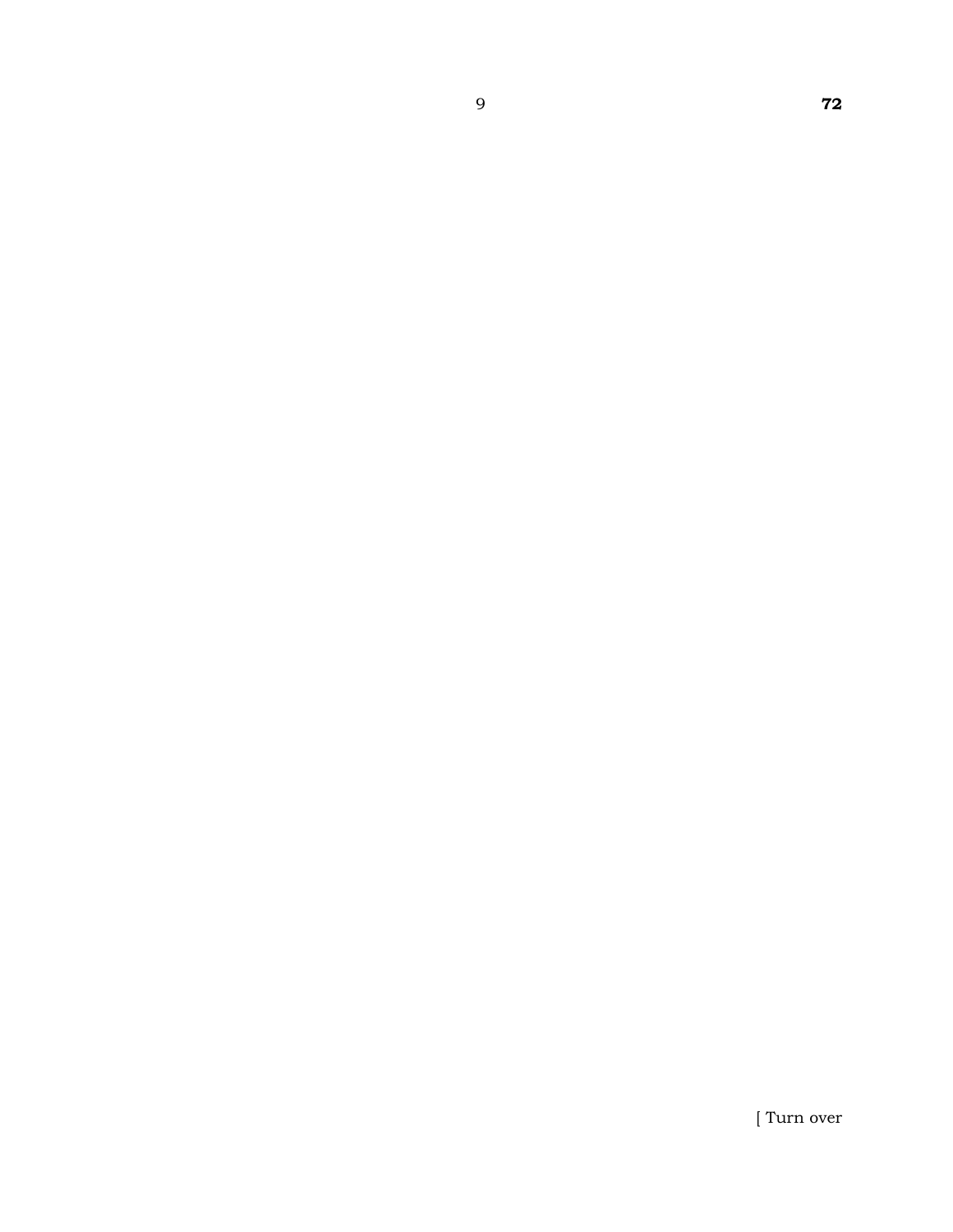5. Figure No. 2 shows the front view of a strap joint with gib and cotter. Draw the same  $\int$  in full size  $(1:1 \text{ size})$  10

> CLEARANCES 10 1 38 20  $\tilde{\mathbf{c}}$ ı. **POF** င္ဂွ TAPER I IN 30

Sectional elevation top half in section

### **STRAP JOINT WITH GIB AND COTTER**

**Figure No. 2**